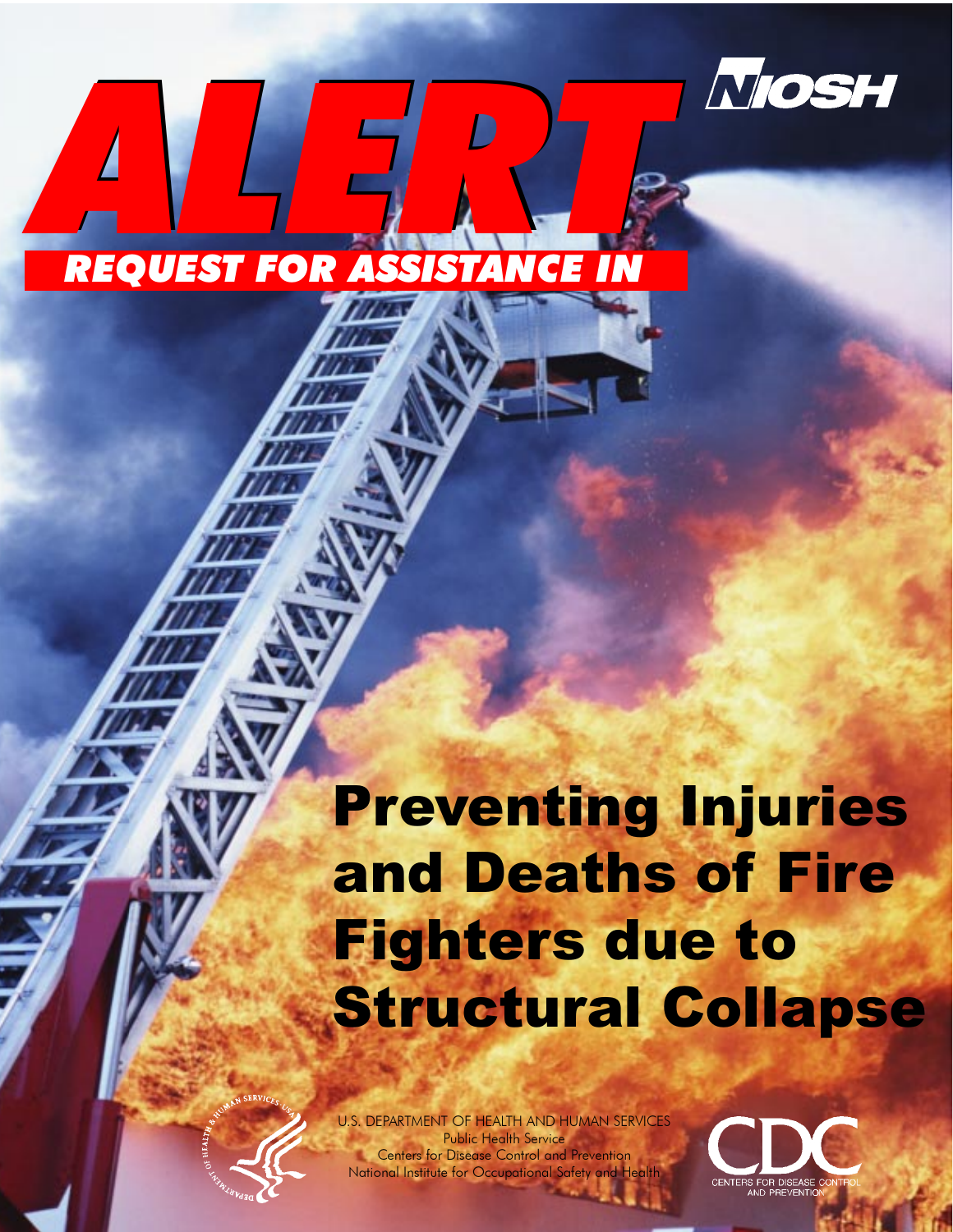### **DISCLAIMER**

Mention of any company or product does not constitute endorsement by the National Institute for Occupational Safety and Health.

This document is in the public domain and may be freely copied or reprinted.

Copies of other NIOSH documents are available from

Publications Dissemination, EID National Institute for Occupational Safety and Health 4676 Columbia Parkway Cincinnati, OH 45226

> Fax number: (513) 533-8573 Telephone number: 1-800-35-NIOSH  $(1 - 800 - 356 - 4674)$ E-mail: pubstaft@cdc.gov

To receive other information about occupational safety and health problems, call  $1-800-35-NIOSH$  (1-800-356-4674), or visit the NIOSH web site at http://www.cdc.gov/niosh

> DHHS (NIOSH) Publication No. 99-146 August 1999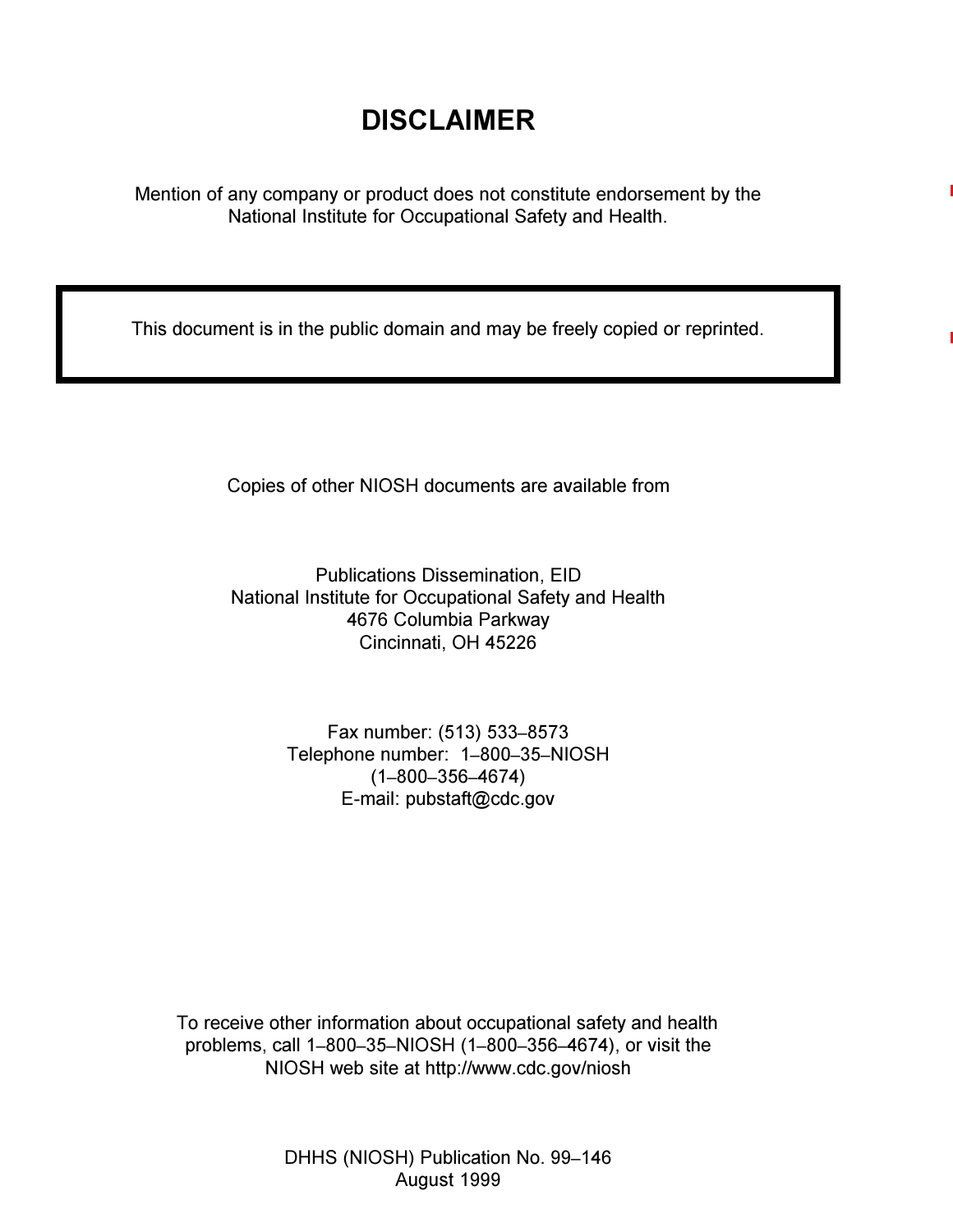



Preventing Injuries and Deaths of Fire Fighters due to Structural Collapse



**Fire departments should take the following steps to minimize the risk of injury and death to fire fighters during structural fire fighting:**

- **Implement and review occupational safety programs and standard operating procedures.**
- **Ensure that the incident commander conducts an initial size-up and risk assessment of the incident scene before beginning interior fire fighting.**
- **Ensure that the incident commander always maintains accountability for all personnel at a fire scene-both by location and function.**
- **Establish rapid intervention crews (RICs)-often called rapid intervention** teams—and make sure they are posi**tioned to respond immediately to emergencies.**
- **Ensure that at least four fire fighters are on the scene before beginning interior fire fighting at a structural fire (two fire fighters inside the structure and two outside).**
- **Equip fire fighters who enter hazardous areas (such as burning or suspected unsafe structures) to maintain two-way communications with the incident commander.**

**Please tear out and post. Distribute copies to workers. See back of sheet to order complete Alert.**

- **Ensure that standard operating procedures and equipment are adequate and sufficient to support radio traffic at multiple-responder fire scenes.**
- **Provide all fire fighters with personal alert safety system (PASS) devices and make sure that they wear and activate them when they are involved in fire fighting, rescue, or other hazardous duties.**
- **Conduct prefire planning and inspections that cover all building materials and components of a structure.**
- **Transmit an audible tone or alert immediately when conditions become unsafe for fire fighters.**
- **Establish a collapse zone around buildings with parapet walls.**

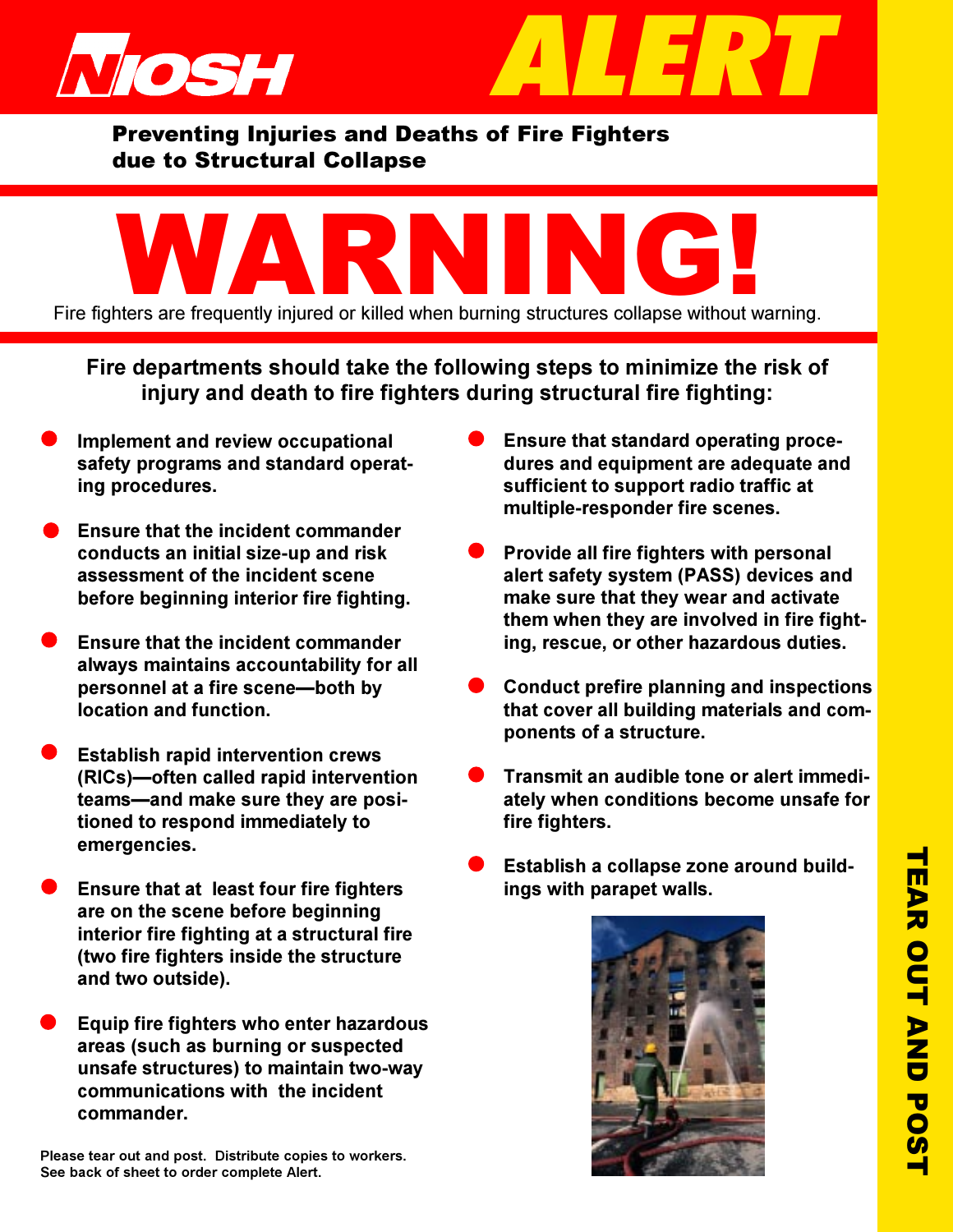**For additional information, see** *NIOSH Alert: Preventing Injuries and Deaths of Fire Fighters due to Structural Collapse* **(DHHS [NIOSH] Publication No.** 99-146). Single copies of the Alert are available free from the following:

> **Publications Dissemination, EID National Institute for Occupational Safety and Health 4676 Columbia Parkway Cincinnati, OH 45226-1998**

**Fax number: 1-513-533-8573** Phone number: 1-800-35-NIOSH (1-800-356-4674) **E-mail: pubstaft@cdc.gov/niosh NIOSH Web site: http://www.cdc.gov/niosh**

U.S. DEPARTMENT OF HEALTH AND HUMAN SERVICES Public Health Service Centers for Disease Control and Prevention National Institute for Occupational Safety and Health

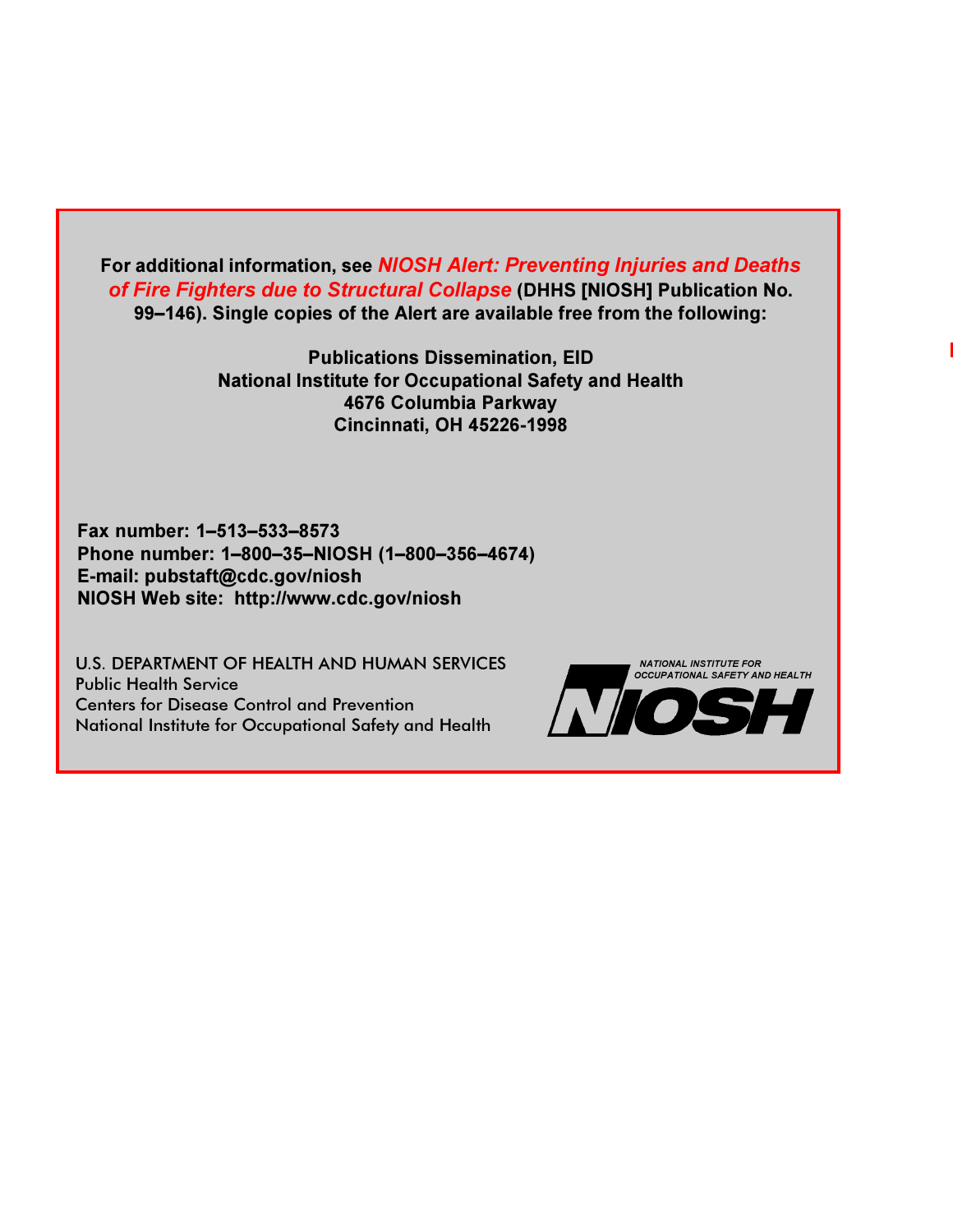



Preventing Injuries and Deaths of Fire Fighters due to Structural Collapse

## WARNING!  **Fire fighters are frequently injured or killed when burning structures collapse without warning.**

**The National Institute for Occupational Safety and Health (NIOSH) requests assistance in preventing injuries and deaths of U.S. fire fighters due to structural collapse during firefighting operations. Structural collapse of a building during fire fighting is a leading cause of death among fire fighters. Such collapse is very difficult to predict during fire fighting, and it usually occurs without warning.**

**Fire departments should implement and review occupational safety programs and standard operating procedures to prevent serious injuries and deaths of fire fighters. NIOSH recommends that fire departments take 10 essential steps to minimize the risk of injury and death to fire fighters during structural fire fighting:**

**1. Ensure that the incident commander conducts an initial size-up and risk assessment of the incident scene before beginning interior fire fighting.**

**2. Ensure that the incident commander always maintains accountability for all personnel at** a fire scene—both by location and function.

**3. Establish rapid intervention crews (RICs)** often called rapid intervention teams-and **make sure they are positioned to respond immediately to emergencies.**

**4. Ensure that at least four fire fighters are on the scene before beginning interior fire fighting at a structural fire (two fire fighters inside the structure and two outside).**

**5. Equip fire fighters who enter hazardous areas (such as burning or suspected unsafe structures) to maintain two-way communications with the incident commander.**

**6. Ensure that standard operating procedures and equipment are adequate and sufficient to support radio traffic at multiple-responder fire scenes.**

**7. Provide all fire fighters with personal alert safety system (PASS) devices and make sure that they wear and activate them when they are involved in fire fighting, rescue, or other hazardous duties.**

**8. Conduct prefire planning and inspections that cover all building materials and components of a structure.**

**9. Transmit an audible tone or alert immediately when conditions become unsafe for fire fighters.**

**10. Establish a collapse zone around buildings with parapet walls.**

**NIOSH requests that the information in this Alert be brought to the attention of all U.S.** fire fighters—including those in the largest **metropolitan and the smallest rural depart**ments— by the following: fire chiefs and fire **commissioners and administrators, editors of trade journals and other publications, safety and health officials, State fire marshals, unions and labor organizations, fire-fighting agencies, and insurance companies.**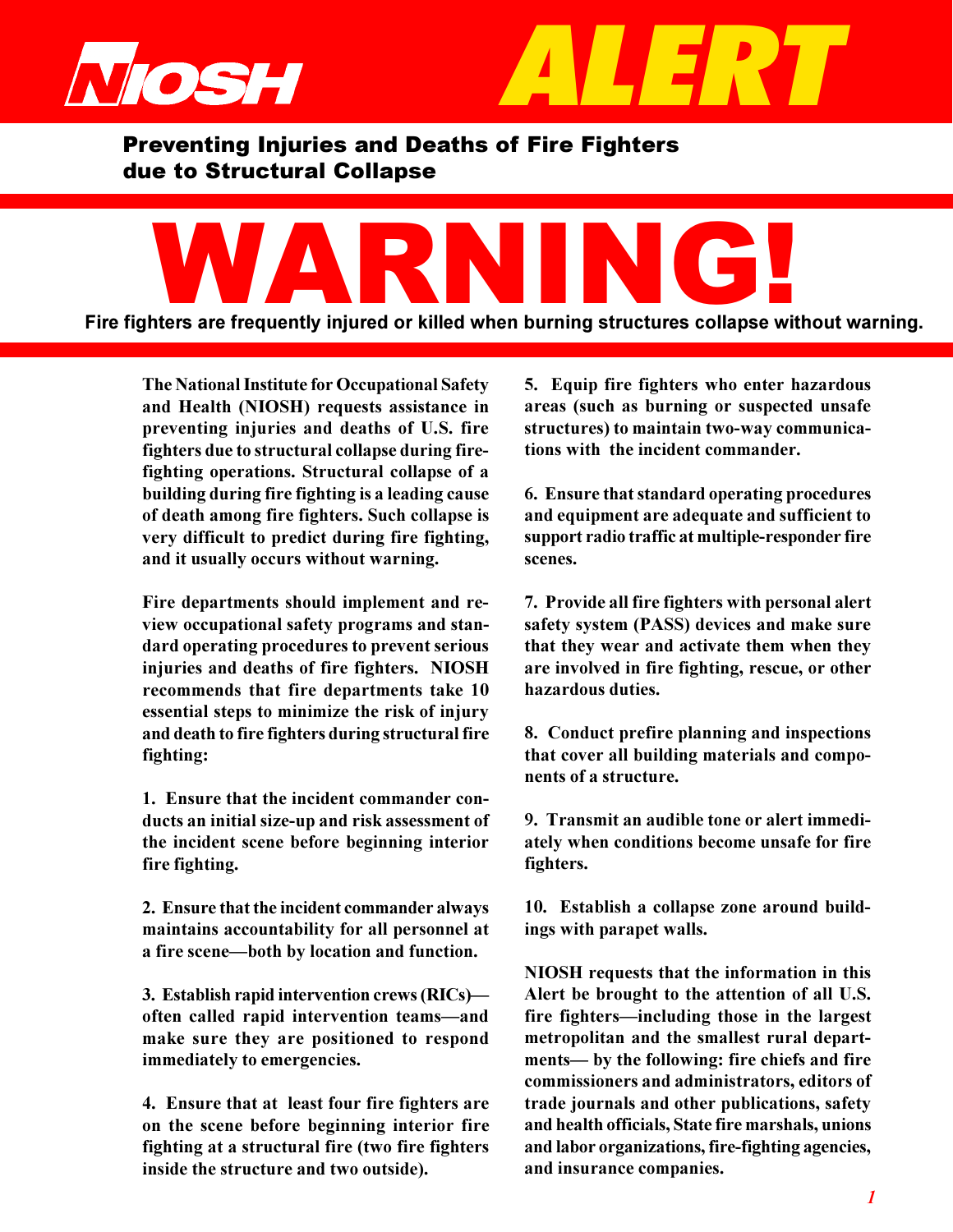#### *BACKGROUND*

The National Fire Protection Association (NFPA) reports that 968 fire fighters died between 1989 and 1998 [NFPA 1999]. Nearly half of these deaths (443) occurred on the fireground. Furthermore, structural collapse caused 56 (18%) of the 316 fire fighter deaths at structure fires. A structural collapse often results in multiple fire fighter fatalities. For example, during this time period, 43 fire fighters were fatally injured by collapsing materials at 11 fires.

As these statistics show, structural collapse of any part of a building (floors, walls, ceilings, roofs, or structural members) during fire fighting is a leading cause of death among fire fighters. The potential for structural collapse is one of the most difficult factors to predict during initial size-up and ongoing fire fighting. Structural collapse usually occurs without warning. For example, the floor of a burning structure may suddenly collapse, spilling fire fighters into a burning inferno. Or a sudden roof collapse may trap fire fighters inside the structure. After arrival at a fire scene, the incident commander must consider numerous variables to determine the structural integrity of a burning building [Dunn 1988]:

- **Fire size and location**
- Length of time the fire has been burning
- Conditions on arrival
- Size of the building (single or multistory, floor area, and height)
- Age of the building (deterioration of structural members, evidence of weathering, use of lightweight materials in new construction)
- **P** Presence of combustible materials
- $\bullet$  Occupancy
- **Renovations or modifications to the building**
- **Previous fires**
- Supported loads (such as roof-top heating and cooling systems) that might affect the integrity of the structure
- Exposures that might pose fire and smoke hazards to nearby people or buildings
- Resources at the scene for extinguishing the fire (number of apparatus, fire-fighting personnel, water supply, and auxiliary appliances)
- Other factors such as the time of day (day or night) and weather conditions (extreme heat or cold)

#### *CURRENT STANDARDS*

#### *OSHA*

State and local government employees (such as fire fighters) are exempt from Federal Occupational Safety and Health Administration (OSHA) standards. However, in the 25 States currently authorized by OSHA to run an occupational safety and health program, all OSHA regulations apply to both public and private employees.

Current OSHA regulations that apply to fire fighters include 29 CFR\* 1910.134 (*Respiratory protection*) and 29 CFR 1910.156 (*Fire brigades*). In 29 CFR 1910.134, employers are required to provide respirators suitable for the purpose intended and to establish and maintain a respirator protection program. The standard also states that if fire fighters must enter an area that is immediately dangerous to life and health (IDLH), at least two must enter the area together and remain in visual or voice contact with one another at all times. They must also conduct interior fire fighting using self-contained breathing apparatus (SCBA). In addition, at least two properly equipped and trained fire fighters must be

- positioned outside the IDLH atmosphere,
- account for the interior team(s), and
- remain capable of rapid rescue of the interior team(s).

In 29 CFR 1910.156, OSHA lists the requirements for organizing, training, and equipping fire brigades established by the employer.

#### *2 Structural Collapse*

<sup>\*</sup>Code of Federal Regulations. See CFR in references.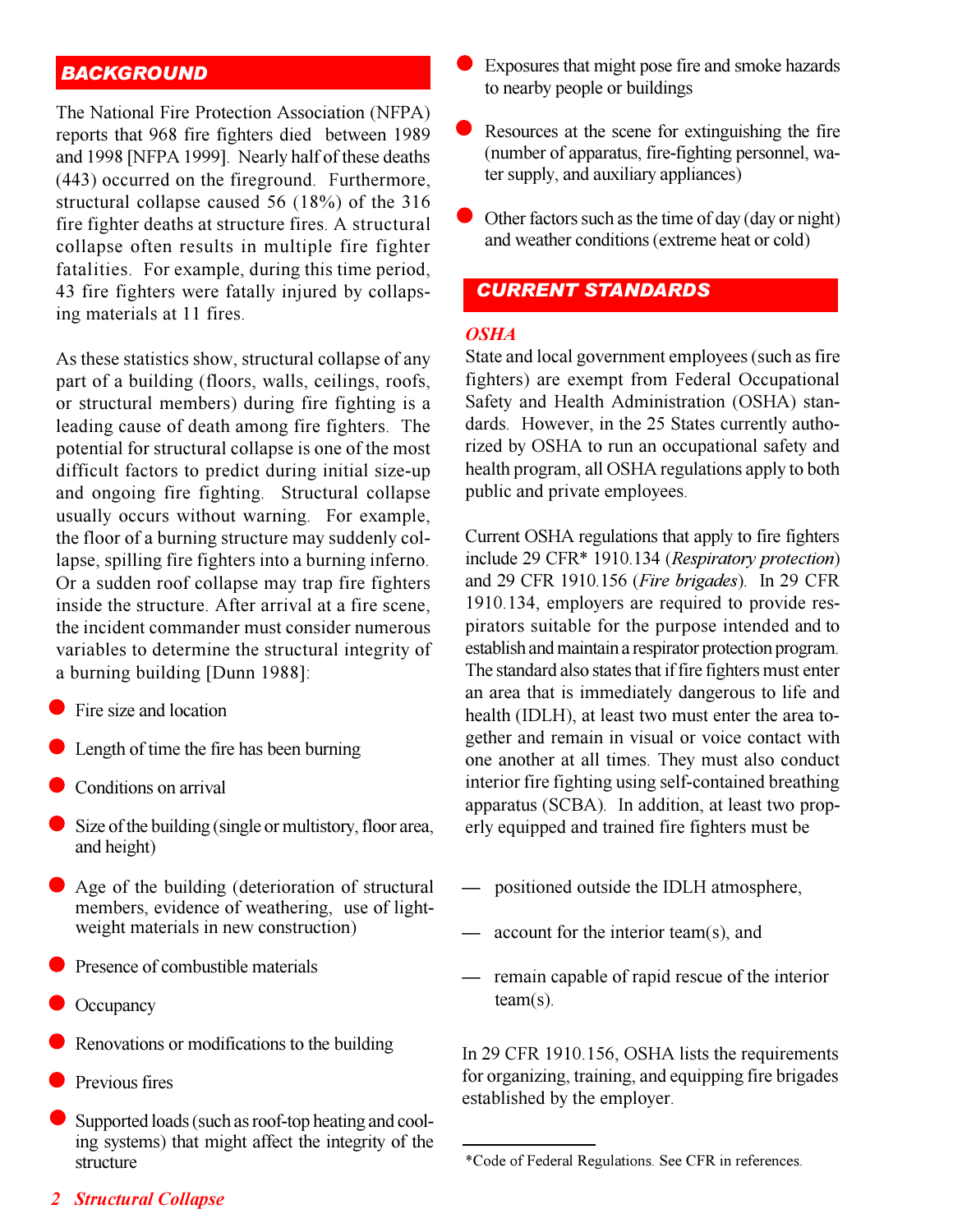#### *NFPA*

The National Fire Protection Association (NFPA) recommends in NFPA 1500 that all fire departments establish a policy of providing and operating at "the highest possible levels of safety and health for all members" [NFPA 1997a]. Several NFPA standards apply to structural fire fighting operations:

- NFPA 220, *Standard on Types of Building Construction*, specifies methods of classifying types of construction and fire resistance ratings [NFPA 1995a].
- NFPA 1404, *Standard for a Fire Department Self-Contained Breathing Apparatus Program*, specifies the minimum requirements for a respiratory protection training program in a fire department [NFPA 1996].
- NFPA 1500, *Standard on Fire Department Occupational Safety and Health Program*, specifies (1) the minimum requirements for a fire department's occupational safety and health program; (2) the safety procedures for members involved in rescue, fire suppression, and related activities; and (3) the integration of risk management into regular functions of the incident commander [NFPA 1997a].
- NFPA 1561, *Standard on Fire Department Incident Management System*, defines the essential elements of an incident management system [NFPA 1995b].

Other relevant NFPA Standards include the following:

NFPA 1971, *Standard on Protective Ensemble for Structural Fire Fighting*, which includes protective coat, pants, helmet, gloves, hood, and footware [NFPA 1997b]

NFPA 1981, *Standard on Open-Circuit Self-Contained Breathing Apparatus for the Fire Service* [NFPA 1997c]

NFPA 1982, *Standard on Personal Alert Safety Systems (PASS) for Fire Fighters.* [NFPA 1998].

#### *CASE REPORTS*

The following case reports describe incidents involving fire fighter injuries and deaths due to structural collapse. They were investigated by the NIOSH Fire Fighter Investigation Team using the Fatality Assessment and Control Evaluation (FACE) protocol.

#### **CASE 1--Commercial Structure Fire in** California

On March 8, 1998, one male fire fighter (a captain) died at a fire scene while trying to exit from a commercial structure. The first unit on the scene reported light smoke showing from a one-story commercial building. A ventilation team proceeded to the roof of the building and began ventilating. Another team began forcible entry into the front of the building through two metal security doors (which took 7½ to 9 minutes to force open). While fire companies waited for the front door to be opened, fire conditions changed dramatically on the roof. Fire was coming from the ventilation holes opened by the ventilation crew.

About the same time, three engine crews advanced hand lines through the front door to determine the origin of the fire. Approximately 15 feet inside the front door, the fire fighters encountered heavy smoke and near-zero visibility. The engine crews advanced their lines 30 to 40 feet inside the building, but could not locate the fire. Conditions continued to deteriorate rapidly, so the officers on the engine crews ordered their fire fighters to exit from the building. During this time, the victim became separated from his crew and remained in the building. About 1 minute later, a partial roof collapse blocked the front door. The rapid intervention team subsequently located the victim. Cardiopulmonary resuscitation was performed immediately and en route to the hospital, where the victim was pronounced dead. The medical examiner listed smoke inhalation and burns as the cause of death [NIOSH 1998a].

**Applicable Recommendations:** 1, 2, 4, 5, 6, and 9 in the Recommendations section.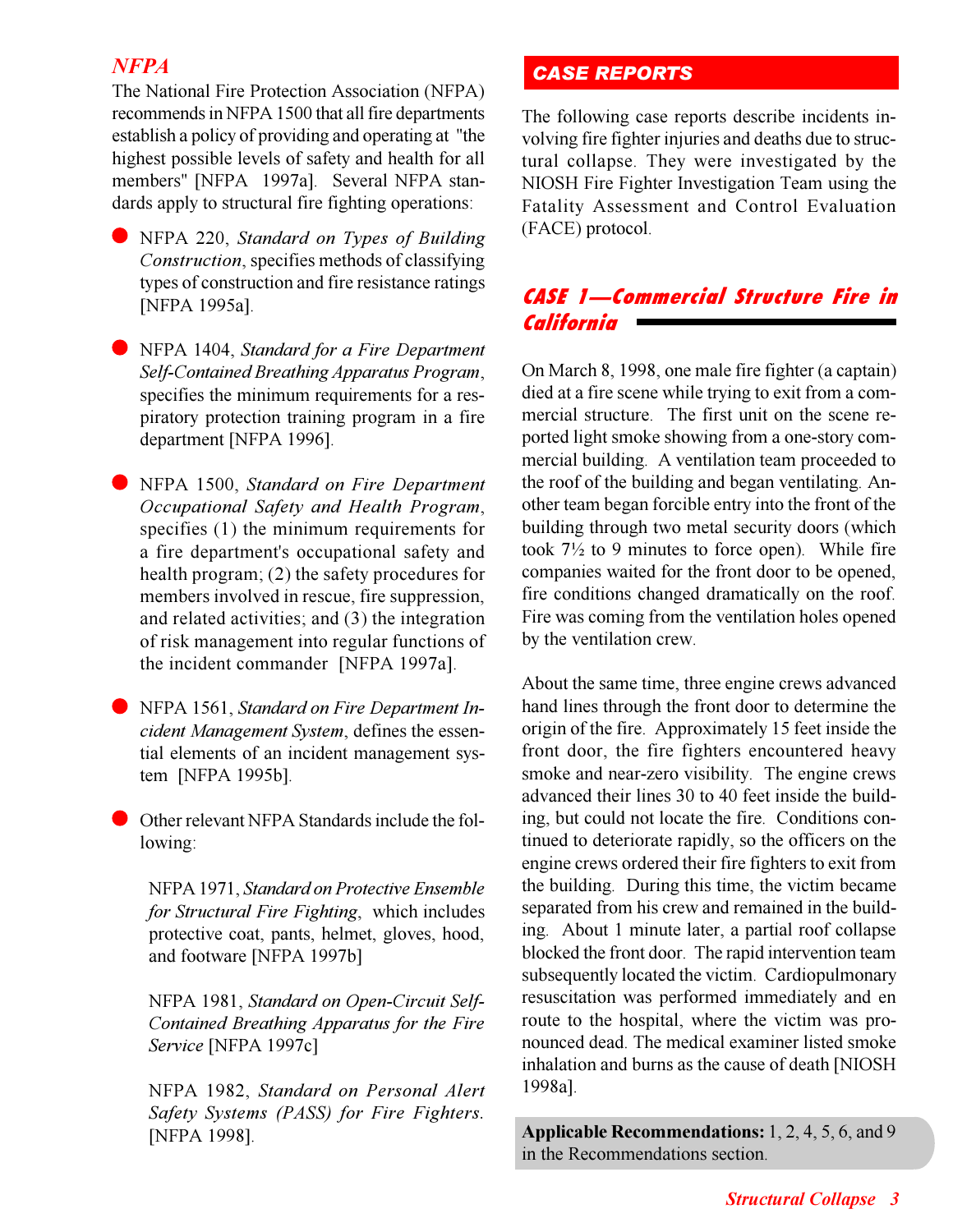#### **CASE 2-Floor Collapse in a Single-Family** Dwelling in Kentucky

On February 17, 1997, one male fire fighter died and another was injured in a fire in a single-family dwelling. When the fire company arrived at the fire scene, the district major reported that heavy smoke was coming from the roof area of the dwelling. Two male fire fighters pulled two 1¾-inch charged lines from their assigned engine and proceeded toward the dwelling. After knocking down a ceiling fire, they entered the dwelling, apparently without the district major's knowledge. On entering the front door, both fell through the floor into the basement. The fire fighters landed at the fire's origin in extremely hot water and heavy black smoke. Neither was equipped with a radio, so an emergency transmission to the incident commander was impossible. The fire fighters manually triggered their PASS devices, but the pumps and engines operating on the street made it impossible to hear the alarm. About 8 minutes into the operation, the district major discovered that two fire fighters were missing. A lieutenant noticed the hose lines leading into the front door. He crawled along the ground, following them to the front door, where he saw a light shining up from the basement. A ladder was lowered. One fire fighter grabbed the ladder and was pulled from the basement. He stated that another fire fighter was still in the basement. After numerous search efforts, the second fire fighter was found (about 53 minutes into the operation). Eight to ten minutes after the two fire fighters had entered the structure, their SCBAs had run out of air and they had tried to breathe entrained air from the water spray in their lines. The first fire fighter was injured but survived. The second fire fighter died from asphyxiation due to smoke inhalation [NIOSH 1997].

**Applicable recommendations:** 2, 3, and 5 in the Recommendations section.

#### **CASE 3-Sudden Roof Collanse of a Burning** Auto Parts Store in Virginia

On March 18, 1996, two male fire fighters died while fighting a fire in an auto parts store. At 1129 hours, a 911 call to the fire dispatch reported sparking in the fuse box at a local auto parts

store. At 1135 hours, fire fighters arrived, not knowing that a power company service truck had accidentally broken the neutral line to the auto parts store. The store did not have adequate electrical grounds; thus all electrical circuits in the store superheated and started a series of fires above the dropped ceiling. A lieutenant and a fire fighter from Engine 3 went into the auto parts store with a charged 1¾-inch line to locate the origin of the fire (only light smoke was showing inside). All employees had left the store and all lights were out. At 1149 hours, the lieutenant inside the store radioed that they were in trouble and could not get out. However, because of heavy radio traffic, the battalion chief did not understand the transmission. At 1150 hours, the fire rapidly accelerated without warning and the entire roof (containing 50-foot wood trusses supporting heavy heating and cooling units) collapsed into the store. Both fire fighters died from burns and smoke inhalation [NIOSH 1996].

**Applicable recommendations:** 2, 3, 6, and 8 in the Recommendations section.

#### **CASE 4-Parapet Wall Collapse during a** Warehouse Fire in Vermont

On September 5, 1998, one fire fighter died when a parapet wall collapsed on him during a warehouse fire. Four fire departments were dispatched to fight a fire in a warehouse that stored recycled paper. The warehouse was built in the late 1800s of brick masonry frame with heavy wood truss construction. The first arriving chief of an engine company saw smoke issuing from below the



**Photo courtesy of Bradley Whitcomb, St. Johnsbury Fire Department, St. Johnsbury, Vermont**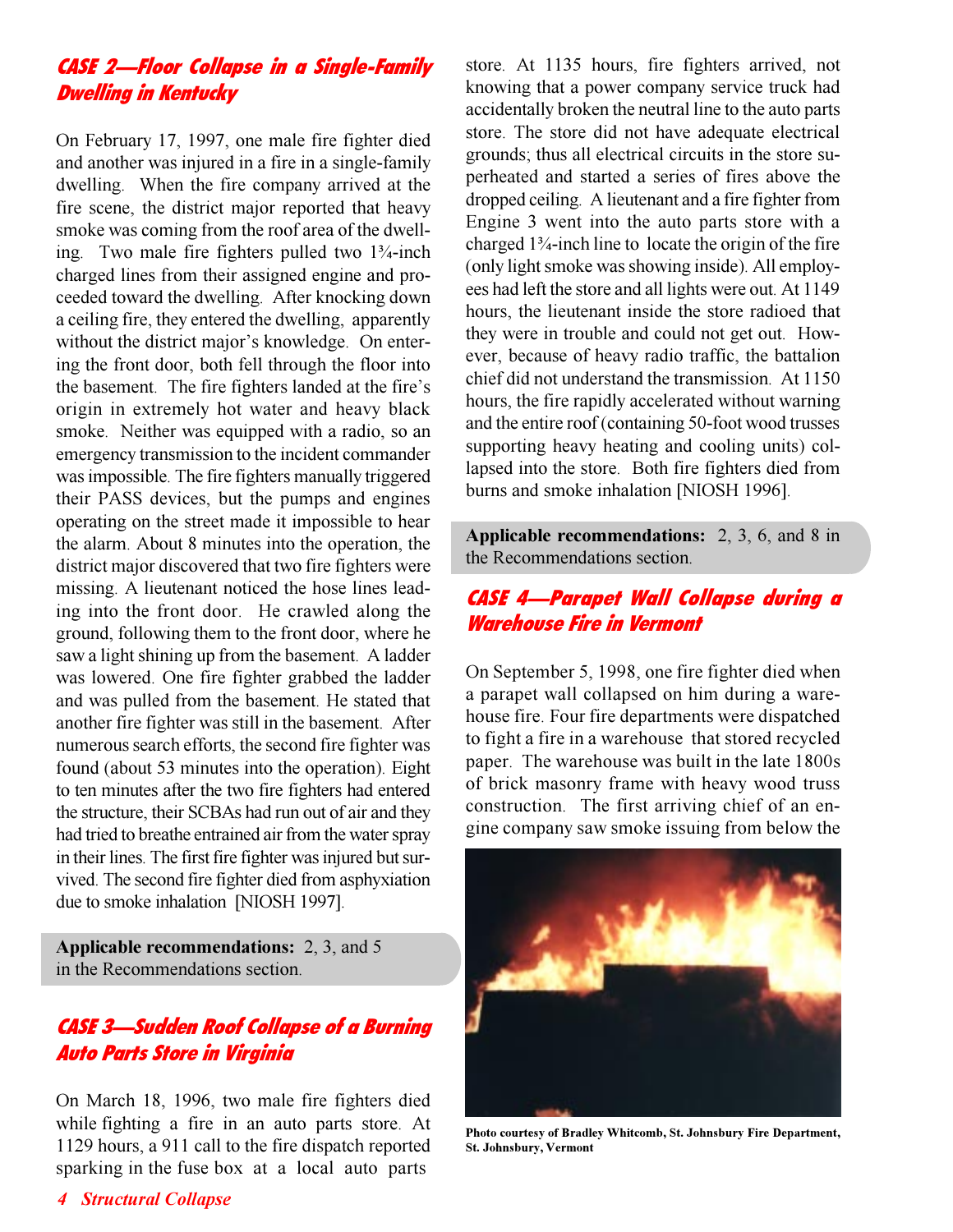eaves at the rear of the structure. He decided not to enter the building but to "surround and drown" it. When the Engine 3 crew arrived, they were ordered to place their engine at the north end of the structure and attack from the exterior. One of the fire fighters from Engine 3 approached the structure to open the large, barn-like doors and enable the fire fighters to attack from the exterior. The fire fighter then returned to the hose line and discovered that the doors had closed behind him (they were self closing). He was returning to prop them open when, without warning, the parapet wall above the doors suddenly collapsed on him. He died as a result of multiple crushing injuries [NIOSH 1998b].

Applicable recommendations: 8 and 10 in the Recommendations section.

#### *CONCLUSIONS*

Many complex factors are present when fighting a structural fire, and conditions can deteriorate rapidly at the fire scene—sometimes with little or no warning. Fire departments need to be constantly aware of the potential for a structural collapse and take appropriate steps to ensure the safety of fire fighters.

#### *RECOMMENDAT IONS AND DISCUSSION*

To minimize the risk of injury and death to fire fighters during structural fire fighting, NIOSH recommends that fire departments (1) implement and review occupational safety programs and standard operating procedures and (2) take the following steps:

#### **1. Ensure that the incident commander conducts an initial size-up and risk assessment at the incident scene before beginning interior fire fighting.**

This size-up and risk assessment should continue throughout the incident and should include evaluation of the situation, fire-fighting strategy, tactical planning, plan evaluation and revision, and operational command and control. A primary concern is whether the scene involves an imminent life-threatening situation that may require rescue.

An initial size-up and assessment of a fire should include an evaluation of the following factors [Dunn 1988]:

- Fire size and location
- Length of time the fire has been burning
- Conditions on arrival
- Size of the building (single or multistory, floor area, and height)
- Age of the building (deterioration of structural members, evidence of weathering, use of lightweight materials in new construction)
- Presence of combustible materials
- **Occupancy**
- Renovations or modifications to the building
- Previous fires

Supported loads (such as roof-top heating and cooling systems) that might affect the integrity of the structure

- Exposures that might pose fire and smoke hazards to nearby people or buildings
- Resources at the scene for extinguishing the fire (number of apparatus, fire-fighting personnel, water supply, and auxiliary appliances)
- Other factors such as the time of day (day or night) and weather conditions (extreme heat or cold)

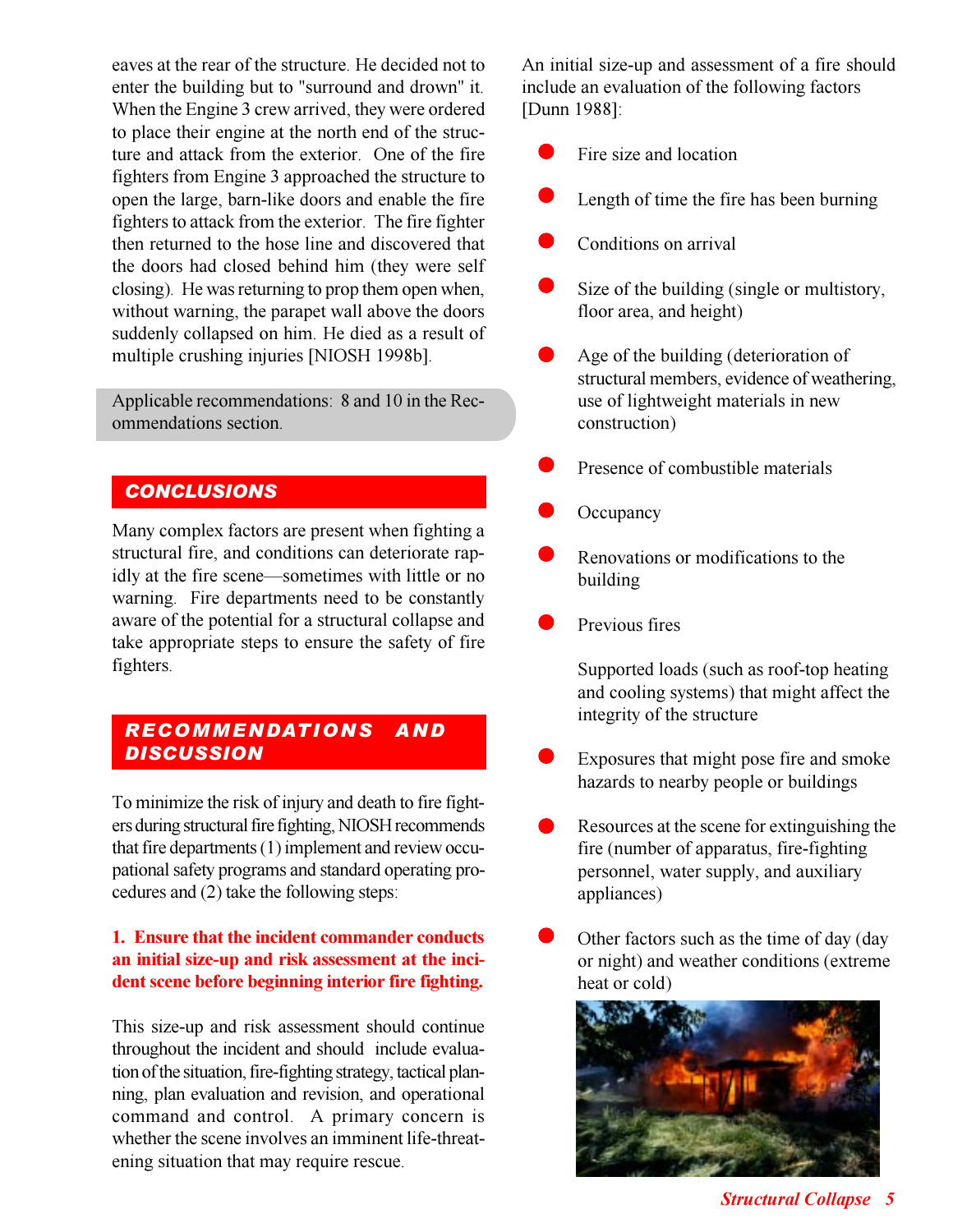#### **2. Ensure that the incident commander always maintains close accountability for all person**nel at the fire scene—both by location and **function.**

Accountability for all fire fighters at a fire scene is essential and constitutes one of the incident commander's most important duties. Personnel accountability systems should be integrated into the incident command policy and used to track locations and assignments of companies operating at a fire scene. Personnel accountability systems include accountability checks that require the incident commander to communicate with officers at each level within the incident command system.

#### **3. Ensure that at least four fire fighters are on the scene before entering a structure and beginning interior fire fighting at a structural fire (two fire fighters inside the structure and two outside).**

The NFPA and the OSHA state that at a minimum four persons (each with full protective clothing and respiratory protection) are needed to assure the safety of those working inside a burning structure. Two fire fighters may be inside the structure, but two must remain outside. The team members should be in visual, audible, or electronic communication with each other to coordinate all activities and determine whether emergency rescue is needed.



#### **4. Establish rapid intervention crews (RICs) and make sure they are positioned to respond immediately to emergencies.**

The primary purpose for an RIC is to provide a dedicated and specialized team of fire fighters ready to rescue fire fighters who become trapped in a burning structure. An RIC is vitally important at a structure fire, as it provides the incident commander with a designated emergency team and thereby eliminates the need for reassigning other fire fighters to this duty during a critical period. The RIC's primary duty is to respond to emergencies in which fire fighters are trapped, lost, or disoriented in a burning structure. Under optimum conditions, an RIC should respond with the first alarm to eliminate later response time. The RIC should be equipped with full turnout gear, SCBAs, portable radios and lights, axes, forcible entry tools, hooks, and other equipment needed for the rescue effort. The RIC should report directly to the incident commander and be nearby to await rescue commands. An RIC should consist of at least two fire fighters, but the size and complexity of the incident dictates the size of the RIC.

#### **5. Equip fire fighters who enter hazardous areas (such as burning or suspected unsafe structures) to maintain two-way communications with the incident commander.**

Lack of effective communications on the fireground can result in tragic loss of life. Fire fighters who enter burning structures must be able to communicate with the incident commander about interior conditions, the need for additional support, and emergencies that require rescue or response teams. Effective communications are of primary importance to the incident commander in decision making, overall operations, and safety on the fireground.

#### **6. Ensure that standard operating procedures and equipment are adequate and sufficient to support radio traffic at multiple-responder fire scenes.**

Communications become ineffective at the fire scene when radio traffic becomes so heavy that messages cannot be understood. The ambient noise on the fireground further hampers effective com-Photo courtesy of National Institute of Standards and Technology munication. Specified channels should be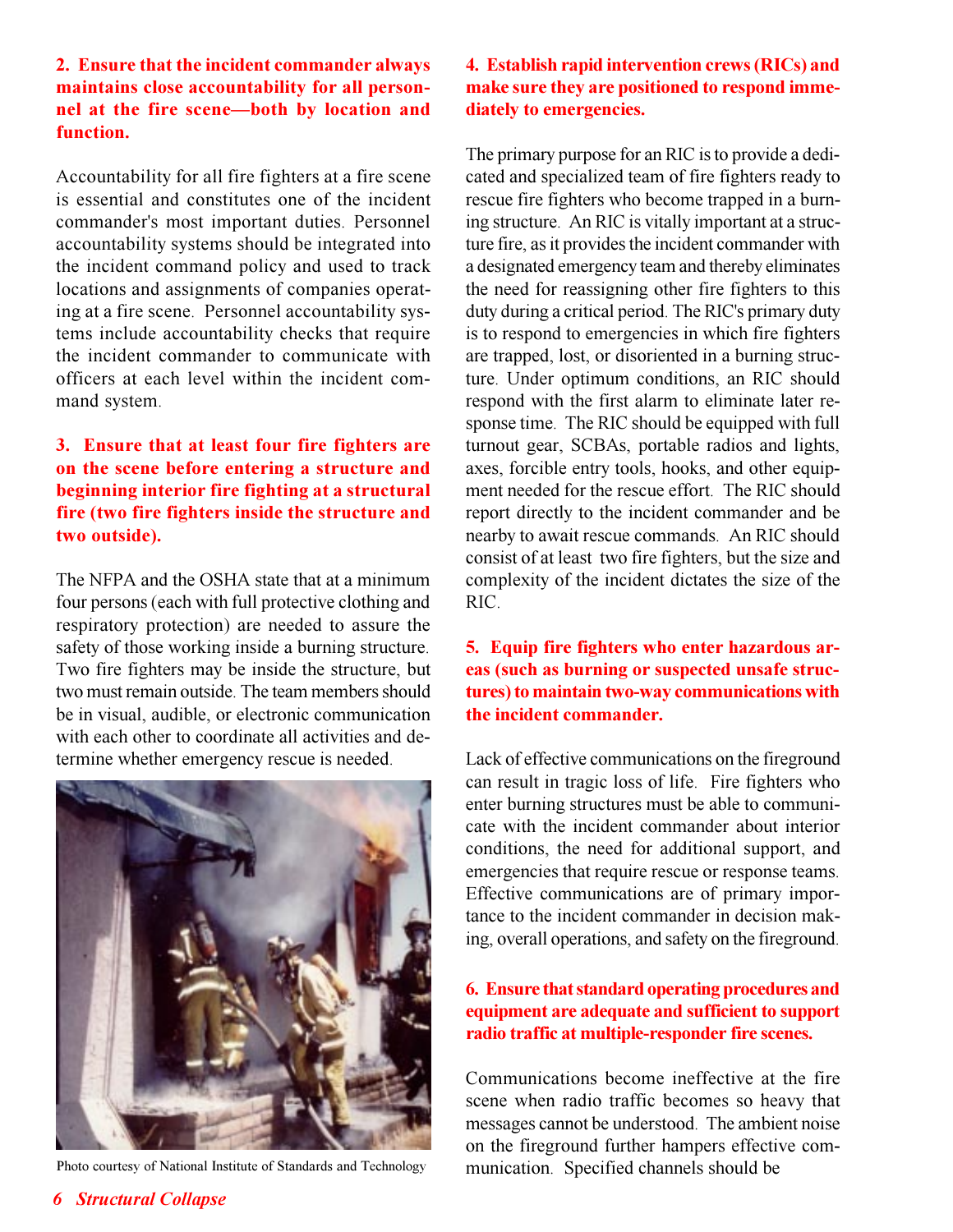used for the tactical channel and dispatch to prevent competition for air time. Radio traffic can be reduced if users

- avoid unnecessary transmissions,
- are brief but accurate,
- speak clearly,
- wait for the air channel to clear, and
- allow priority for emergencies and rescues.

The standard operating procedures, personnel, and communications equipment should be of sufficient quality and quantity to support the volume of communications encountered at various types of fire scenes. Fire department communication policies should include a standard operating procedure for the delivery and acknowledgment of "emergency traffic" at the incident scene. Common terminology must be readily identifiable by all personnel at the incident scene and by the dispatcher or telecommunicator in all communications centers.

#### **7. Provide all fire fighters with PASS devices and make sure that they wear and activate them when they are involved in fire fighting, rescue, or other hazardous duties.**

PASS devices are designed to set off an audible alarm when a fire fighter becomes motionless for 30 seconds. However, a primary complaint about PASS devices is that the alarm often sounds while fire fighters are on standby or in a rest period. The alarm is manufactured so that any movement by the fire fighter should reset the alarm. Also, the fire fighter can manually activate the PASS device alarm whenever assistance is required.

The PASS device should be worn by fire fighters and activated whenever they operate in a hazardous area. The devices are not designed to be heard outside a building, but they are intended to alert nearby fire fighters or officers that someone is missing, lost, or trapped. An activated PASS alarm will also help an RIC find lost or trapped fire fighters.

#### **8. Conduct prefire planning and inspections that cover all building materials and components of a structure.**

Prefire inspections are an excellent opportunity for fire departments to determine the following:

- Age of the structure
- Structural integrity
- Exposed interior insulation materials
- Type of roof structure and supports (truss, bow, etc.)
- Type of interior support structures
- Type of materials used in the structure (such as wood, steel, plastics, foam, or materials that produce toxic gases when subjected to heat)
- Storage of flammable or toxic materials
- Amount of load (for example, heavy heating and cooling units) on roof structures that could weaken the supports
- Water supply
- Automatic sprinkler systems

Truss roofs should be evaluated for a minimum fire resistance rating of 1 hour. Each structure in a multistructure (such as a strip mall) should receive a prefire inspection to determine the interior design and types of materials used in construction.

#### **9. Transmit an audible tone or alert immediately when conditions become unsafe for fire fighters.**

An emergency evacuation is ordered when an extremely serious emergency has occurred or is about to happen. Examples of such emergencies are missing fire fighters, explosion, and structural collapse. Unlike a withdrawal, an emergency evacuation requires that fire fighters leave behind tools and hoses and that the incident commander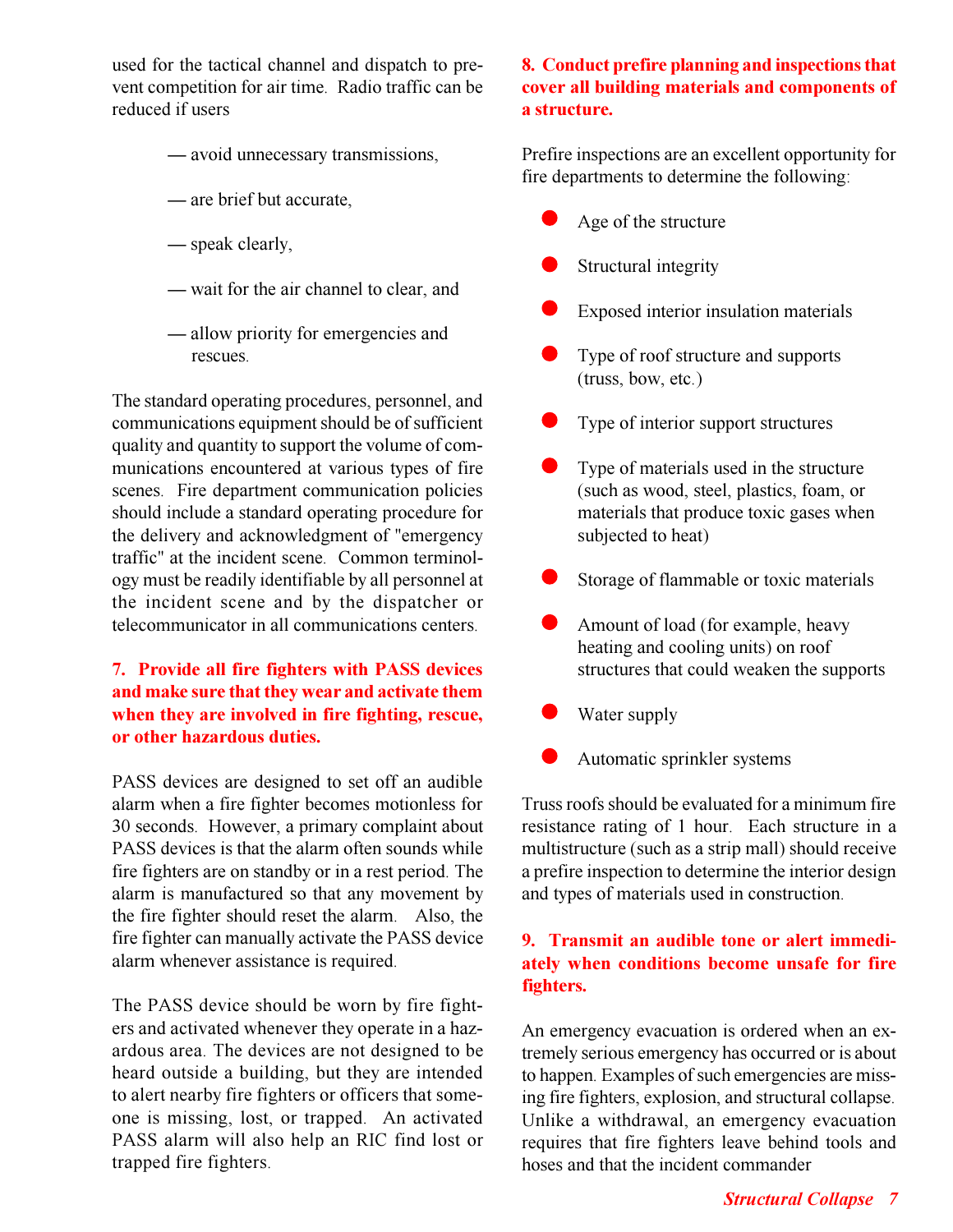conduct a roll call or a head count. An emergency evacuation is a rare event in fire fighting, and thus confusion and delay usually occur when it is ordered. For this reason, a prearranged audible signal should be sounded to alert fire fighters of an emergency evacuation. Fire departments should train their members to evacuate the building at the sound of the signal.

#### **10. Establish a collapse zone around buildings with parapet walls.**

A parapet wall is the continuation of an exterior wall above the roof level. A parapet wall has reduced stability because it has fewer connections to the rest of the structure and is subject to col-

lapse if it suffers any movement, shock, or vibration during fire-fighting operations. A collapse zone is the distance from the fire building equal to the height of the wall. However, since the falling wall may break apart and allow flying debris to cover a greater distance than the height of the wall, a safety margin should be considered when establishing a collapse zone. Fire fighters should not be allowed to operate inside a collapse zone. For example, they should not advance attack lines or conduct staging or fire fighter rehabilitation within this zone. In addition, hose streams, deck guns or pipes, portable deluge nozzles, and aerial ladders with fire fighters operating at the tip or inside buckets should operate outside the collapse zone.

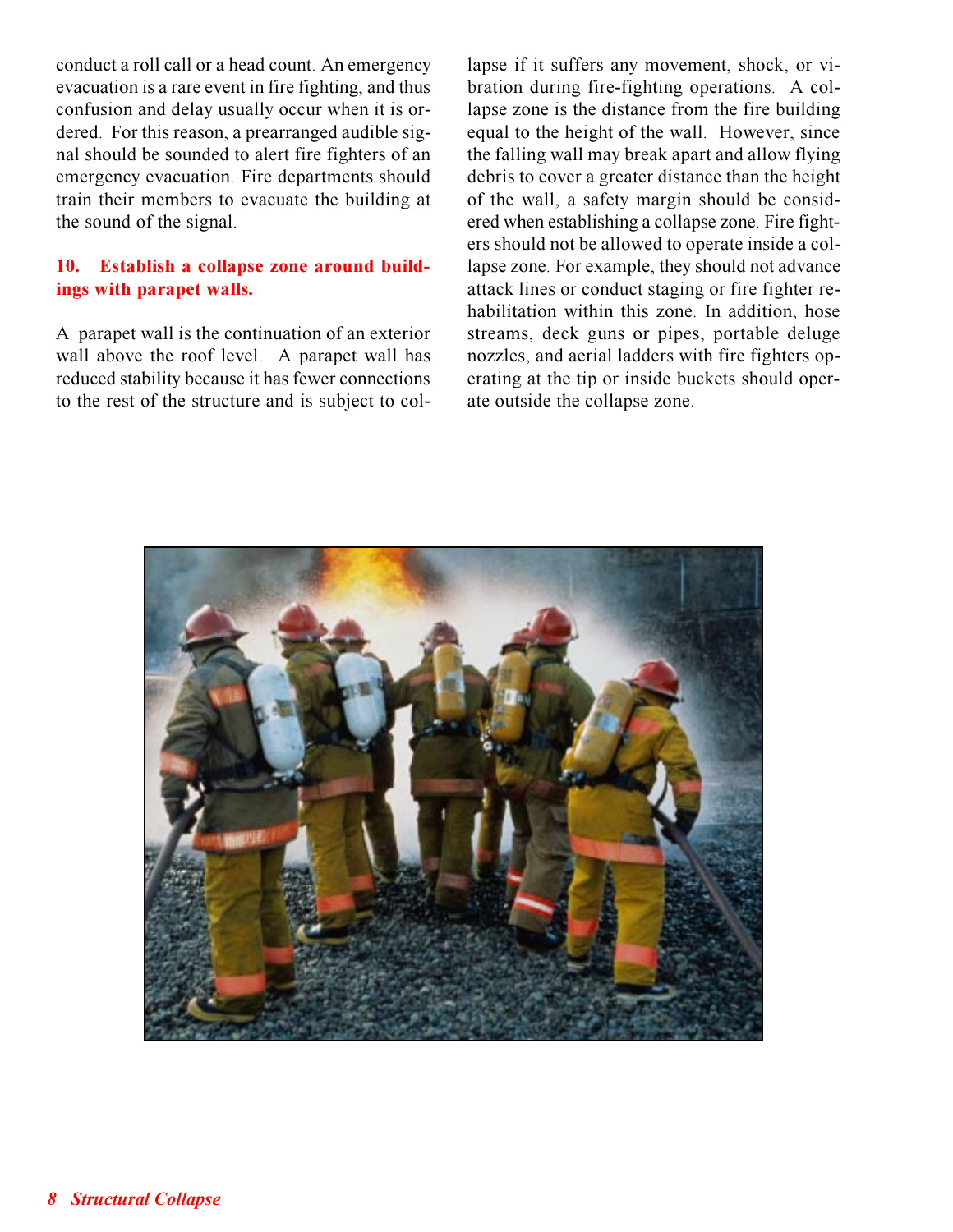#### *ACKNOWLEDGMENTS REFERENCES CITED*

The principal contributors to this Alert were Ted Pettit, Division of Safety Research, NIOSH; Vincent Dunn, Deputy Chief (retired), New York City Fire Department; and Greg Main, District Chief, Evansville Indiana Fire Department. Rita Fahy, NFPA, provided the NFPA data. Ted Pettit, Richard Braddee, and Frank Washenitz, Fire Fighter Investigation Team, Division of Safety Research, NIOSH, investigated the cases used. Kim Clough, Health Effects Laboratory Division, NIOSH, created the document design and layout. Jason Britton, Health Effects Laboratory Division, NIOSH, created the Web document.

Please direct any comments, questions, or requests for additional information to the following:

Dr. Nancy A. Stout, Director Division of Safety Research National Institute for Occupational Safety and Health 1095 Willowdale Road Morgantown, WV  $26505-2888$ 

Telephone: 304–285–5894; or call 1-800-35-NIOSH (1-800-356-4674)

We greatly appreciate your assistance in protecting the health of U.S. workers.

Frel Reserve

Linda Rosenstock, M.D., M.P.H. Director, National Institute for Occupational Safety and Health Centers for Disease Control and Prevention

CFR. Code of Federal regulations. Washington, DC: U.S. Government Printing Office, Office of the Federal Register.

Dunn V [1988]. Collapse of burning buildings: a guide to fireground safety. Saddle Brook, NJ: Penn Well.

NFPA [1995a]. NFPA 220: standard on types of building construction. Quincy, MA: National Fire Protection Association.

NFPA [1995b]. NFPA 1561: standard on fire department incident management system. Quincy, MA: National Fire Protection Association.

NFPA [1996]. NFPA 1404: standard for a fire department self-contained breathing apparatus program. Quincy, MA: National Fire Protection Association.

NFPA [1997a]. NFPA 1500: standard on fire department occupational safety and health program. Quincy, MA: National Fire Protection Association.

NFPA [1997b]. NFPA 1971: standard on protective ensemble for structural fire fighting. Quincy, MA: National Fire Protection Association.

NFPA [1997c]. NFPA 1981: standard on open-circuit self-contained breathing apparatus for the fire service. Quincy, MA: National Fire Protection Association.

NFPA [1998]. NFPA 1982: standard on personal alert safety systems (PASS). Quincy, MA: National Fire Protection Association.

NFPA [1999]. Personal communication from Rita Fahy, National Fire Protection Association, Quincy, MA, to Ted Pettit, Division of Safety Research, National Institute for Occupational Safety and Health, Centers for Disease Control, Public Health Service, U.S. Department of Health and Human Services, Morgantown, WV.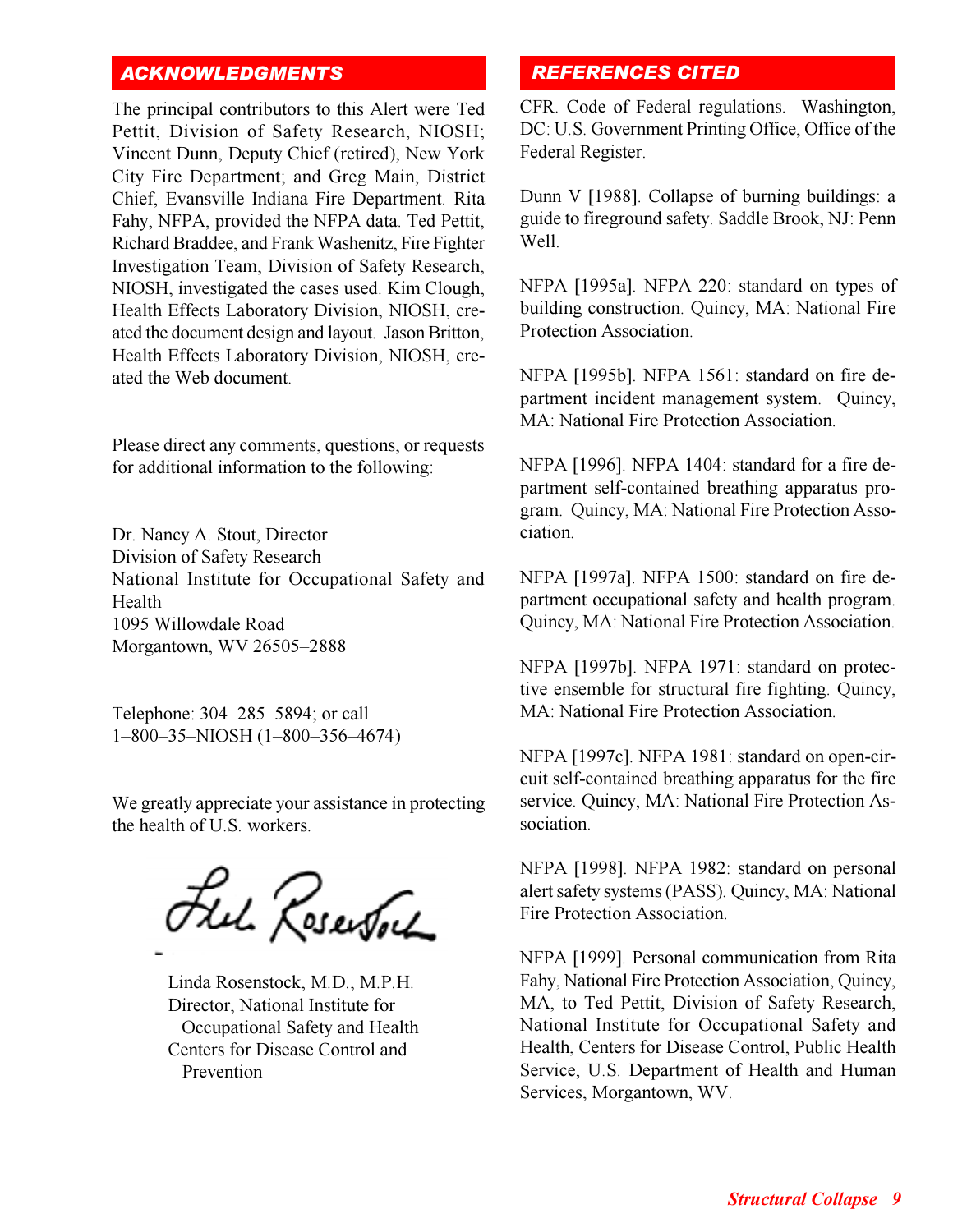NIOSH [1996]. Sudden roof collapse of a burning auto parts store claims the lives of two fire fighters-Virginia. Morgantown, WV: U.S. Department of Health and Human Services, Public Health Service, Centers for Disease Control and Prevention, National Institute for Occupational Safety and Health, Fatality Assessment and Control Evaluation (FACE) Report 96-17.

NIOSH [1997]. Floor collapse in a single family dwelling fire claims the life of one fire fighter and injures another—Kentucky. Morgantown, WV: U.S. Department of Health and Human Services, Public Health Service, Centers for Disease Control and Prevention, National Institute for Occupational Safety and Health, Fatality Assessment and Control Evaluation (FACE) Report 97-04.

NIOSH [1998a]. Commercial structure fire claims the life of one fire fighter-California. Morgantown, WV: U.S. Department of Health and Human Services, Public Health Service, Centers for Disease Control and Prevention, National Institute for Occupational Safety and Health, Fatality Assessment and Control Evaluation (FACE) Report 98-F07.

NIOSH [1998b]. Fire fighter dies while fighting warehouse fire when parapet wall collapses—Vermont. Morgantown, WV: U.S. Department of Health and Human Services, Public Health Service, Centers for Disease Control and Prevention, National Institute for Occupational Safety and Health, Fatality Assessment and Control Evaluation (FACE) Report 98-F20.

#### *BIBLIOGRAPHY*

Brunacini A [1985]. Fire command. Quincy, MA: National Fire Protection Association.

Dunn V [1992]. Safety and survival on the fire ground. Saddle Brook, NJ: Penn Well.

Dunn V [1996]. Systems analysis/size-up: part 1. Firehouse Magazine (Oct).

Dunn V [1996]. Systems analysis/size-up: part 2. Firehouse Magazine (Dec).

International Fire Service Training Association [1995]. Essentials of fire fighting. 3rd ed. Stillwater, OK: Oklahoma State University, Fire Protection Publications.

Kipp JD, Loflin ME [1996]. Emergency incident risk management. New York, NY: Van Nostrand Reinhold.

NFPA [1997]. Fire protection handbook. 18th ed. Quincy, MA: National Fire Protection Association.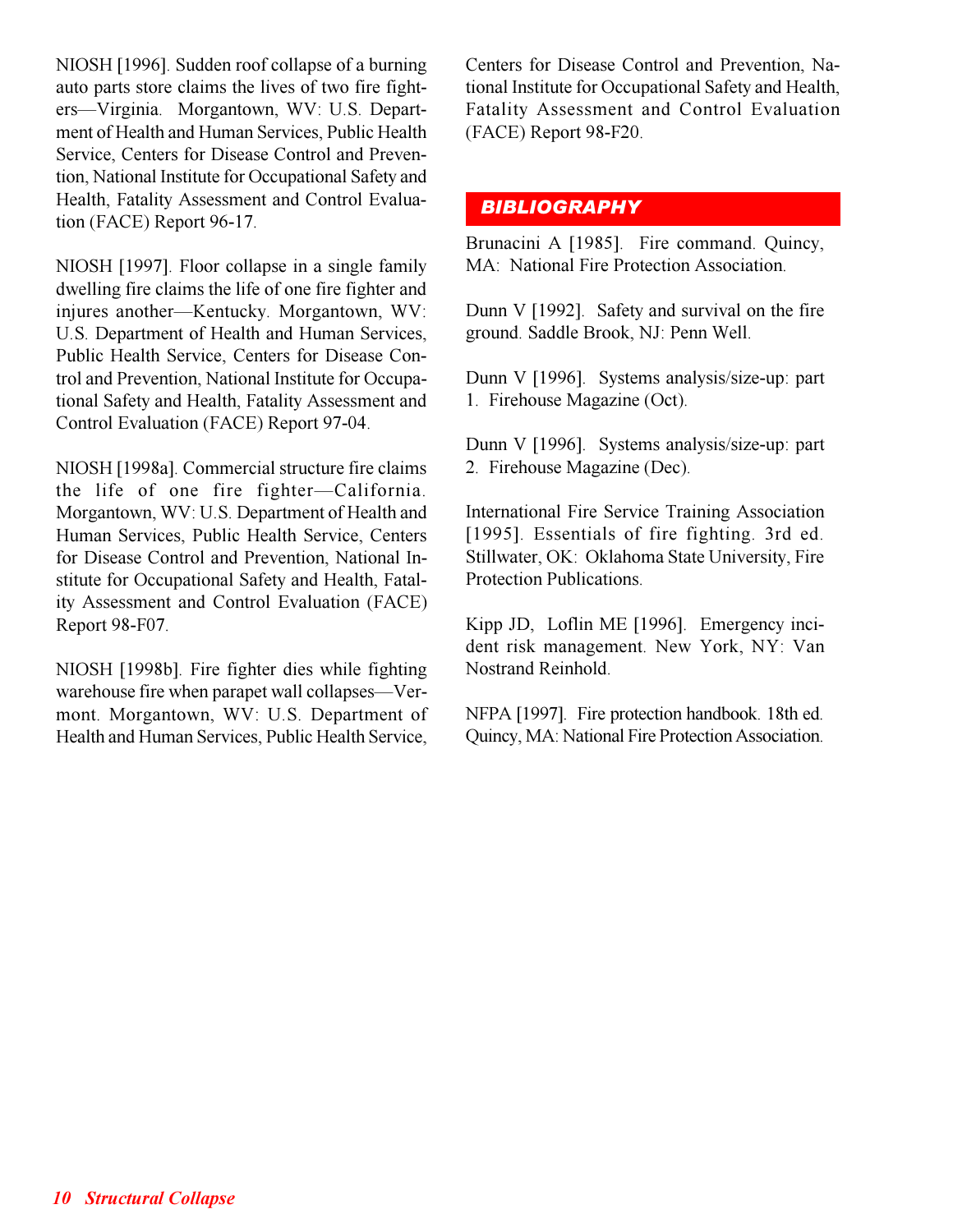